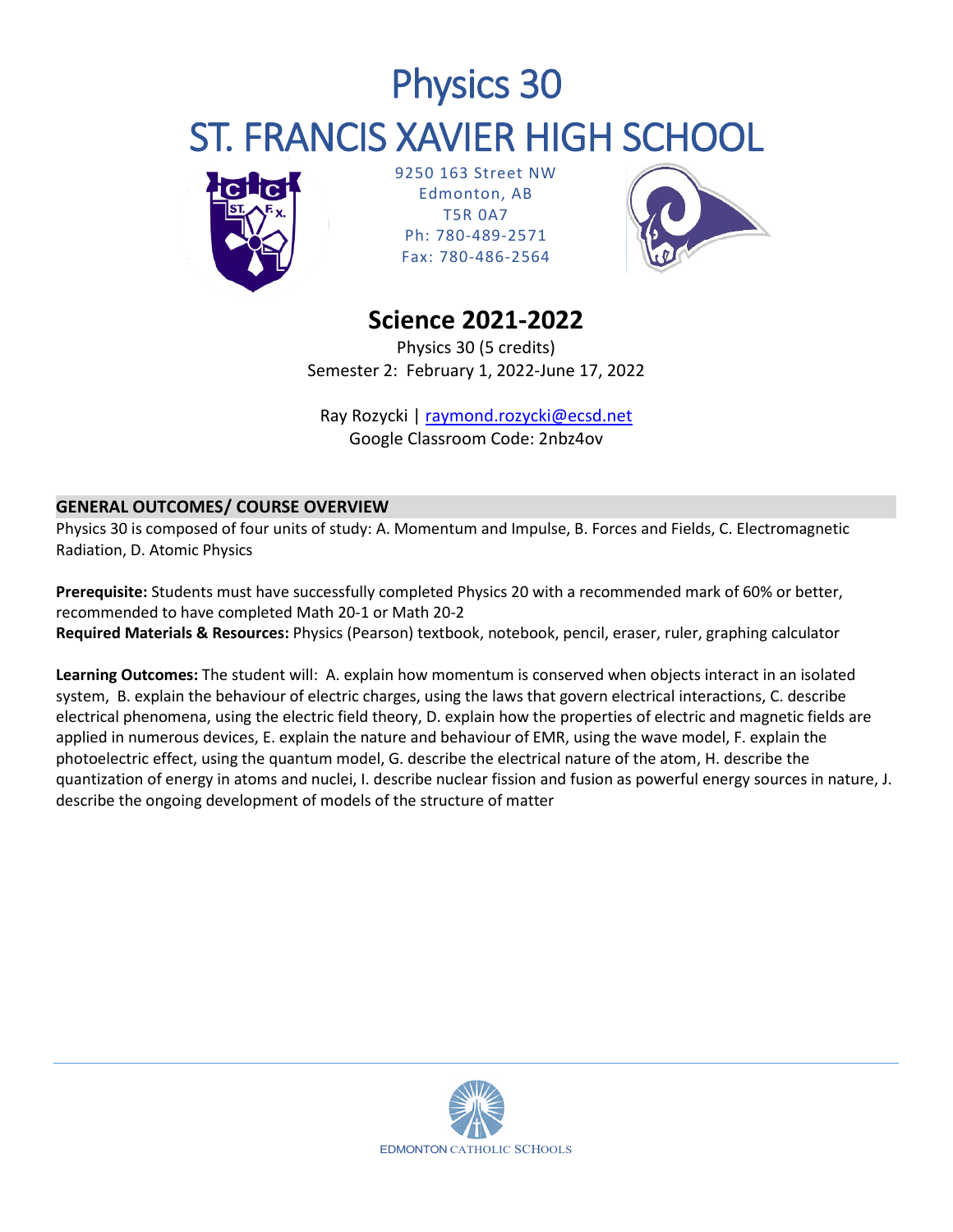#### **ASSESSMENT**

The student's grade is determined by the knowledge the student has acquired based on the program of studies and the skills the student is able to show in articulating his or her knowledge.

| <b>Course Units:</b>                     | <b>Approximate Classroom Days</b> | <b>Course Weight by Unit</b> |
|------------------------------------------|-----------------------------------|------------------------------|
| <b>Unit 1: Momentum and Impulse</b>      | 15                                | 15%                          |
| <b>Unit 2: Forces and Fields</b>         | 23                                | 30%                          |
| <b>Unit 3: Electromagnetic Radiation</b> | 23                                | 30%                          |
| <b>Unit 4: Atomic Physics</b>            | 20                                | 25%                          |

The student's grade will be calculated based on the following: Unit Coursework: 20% Unit Exams: 80% Final Grade: 90% School awarded mark + 10% Provincial Diploma

**A wide range of assessment information is used in the development of a student's final grade. At St. Francis Xavier High School, individualized assessments provide specific information regarding student progress and overall performance in class. Student assessment may vary from student to student to adapt for differences in student needs, learning styles, preferences, and paces. It should also be noted that not all assignments are used to determine the final grade, and that scale factors may have been used to determine the weight of individual assignments.**

#### **PLAGIARISM**

We provide a Catholic education, where the Core Values of dignity, respect, fairness, personal and communal growth, loyalty, and honesty are the framework for all that we do. Within this Catholic education that St. Francis Xavier School provides, one of our main focuses is to encourage and facilitate the pursuit of knowledge and excellence in academics. To ensure that we attain this focus, all students at our school community are expected to meet the standards of individual integrity in the following ways:

Students practice intellectual honesty in the process of acquiring and extending knowledge by improving their own personal academic competence, critical thinking, and self-evaluation. 2. Students are therefore not expected to act in ways that result or could result in unearned academic benefit or advantage for themselves or others (cheating and collusion).

Therefore, students who **submit work not their own, take or copy answers from another student or source (cheating), provide answers to any assessment to another student (collusion), cheat during examinations, or use unauthorized means to obtain answers or complete work,** after investigation by the teacher supervisor, are at risk of the following: First offense – May receive a zero for the assessment and a two-day suspension.

Second offense – May receive a zero for the assessment and a three-day suspension.

Third offense – May be removed from the class, further suspensions, or possible recommendation for expulsion. Conditions surrounding the investigation will be considered and each situation will be dealt with on an individual basis. Review of the incident will first be conducted by the teacher and will then potentially involve additional staff (department head), administration, parents and the student(s) involved.